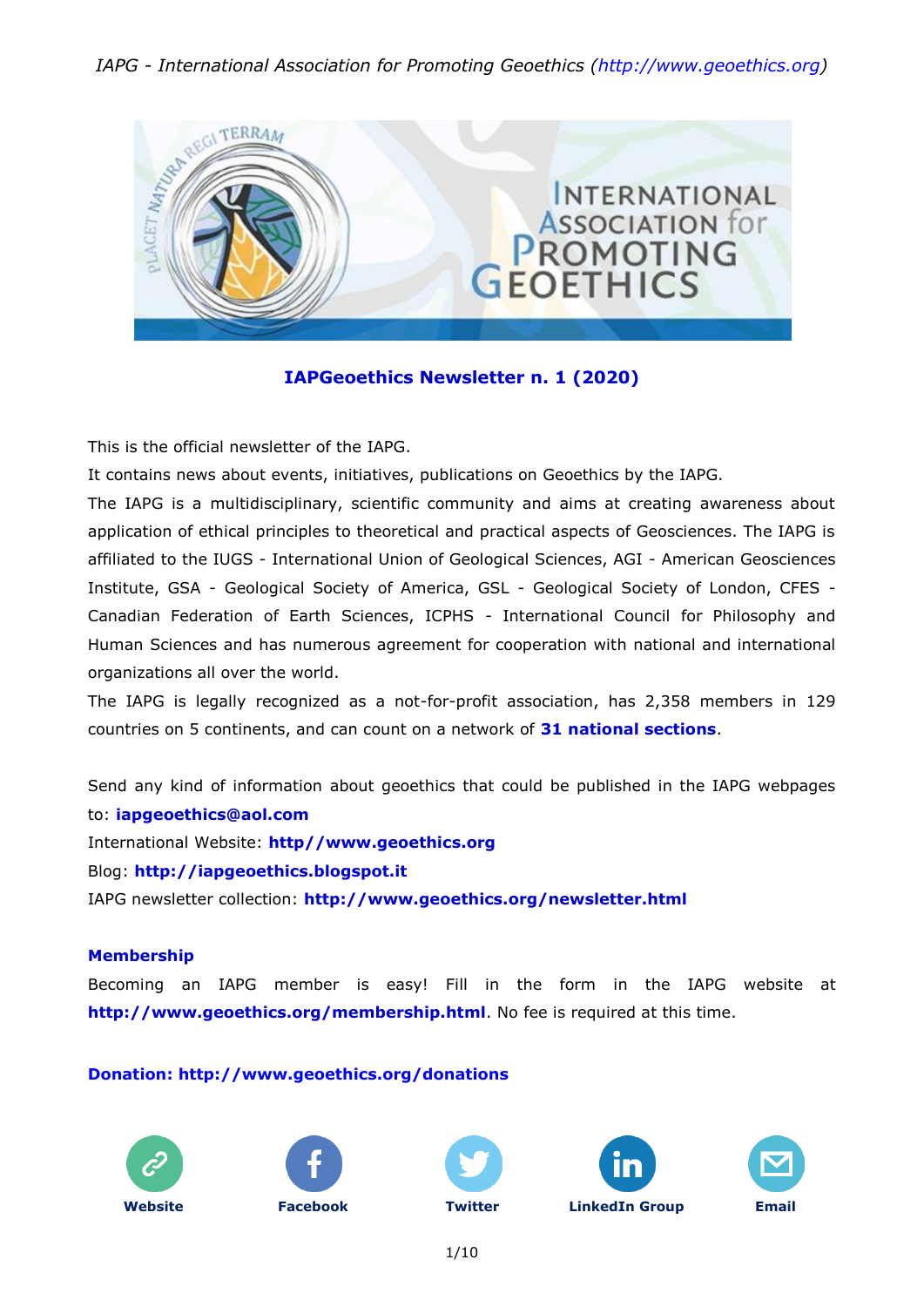# **SUMMARY**

| $\overline{\phantom{a}}$ | Geoethics at the EGU2020: Sharing Geoscience Online                            | pag. | 2  |
|--------------------------|--------------------------------------------------------------------------------|------|----|
| -                        | Geoscientists as social and political actors                                   | pag. | 3  |
| -                        | Geoethics & Groundwater Management                                             | pag. | 4  |
|                          | - 36 <sup>th</sup> IGC rescheduled                                             | pag. | 5  |
|                          | - The first book of the <i>SpringerBriefs in Geoethics</i> has been published! | pag. | 5  |
| ۰                        | Geoethics Medal 2020: Call for Nominations                                     | pag. | 6  |
|                          | - Video: Geoethics and Geological Risks                                        | pag. | 7  |
| -                        | The IAPG section of Turkey                                                     | pag. | 7  |
| $\overline{\phantom{a}}$ | IAPG-Cameroon has a new co-coordinator                                         | pag. | 7  |
|                          | - Selection of articles on geoethics                                           | pag. | 8  |
| $\overline{\phantom{a}}$ | 70th Anniversary of the CIPSH                                                  | pag. | 9  |
| $\overline{\phantom{a}}$ | Donations                                                                      | pag. | 9  |
| $\overline{\phantom{a}}$ | WHO: Emergency Coronavirus disease (COVID-19) Pandemic                         | pag. | 10 |
|                          |                                                                                |      |    |

# **GEOETHICS AT THE EGU2020: SHARING GEOSCIENCE ONLINE**

### **7 May 2020 (8:30-10:15 CEST)**



This year EGU General Assembly will take place online, due to the Covid-19 emergency. EGU 2020 will be "EGU2020: Sharing Geoscience Online" (#shareEGU20). EGU has created a page through which you can know more about:

- What are the possibilities for authors?
- What are the possibilities for conveners?
- How can I attend?

Kindly, read carefully information by EGU at: **[https://egu2020.eu/sharing\\_geoscience\\_online/scientific\\_se](https://egu2020.eu/sharing_geoscience_online/scientific_sessions.html) [ssions.html](https://egu2020.eu/sharing_geoscience_online/scientific_sessions.html)**

"EGU2020: Sharing Geoscience Online" is open to anyone interested and is free of charge.

IAPG sponsors the **Session EOS5.1 [Geoethics: how and why](http://www.geoethics.org/egu2020)  [should geosciences serve society?](http://www.geoethics.org/egu2020)**

Convenership: Silvia Peppoloni, Nic Bilham, Daniel De Miguel, Eduardo Marone, Susanne Schneider, Giuseppe Di Capua

33 abstracts were submitted and authors have the possibility to upload presentation materials in addition to their abstracts (already available) from 1 April to 31 May 2020.

The list of authors and abstracts is available below or at: **[https://meetingorganizer.copernicus.org/EGU2020/displays](https://meetingorganizer.copernicus.org/EGU2020/displays/34764) [/34764](https://meetingorganizer.copernicus.org/EGU2020/displays/34764)**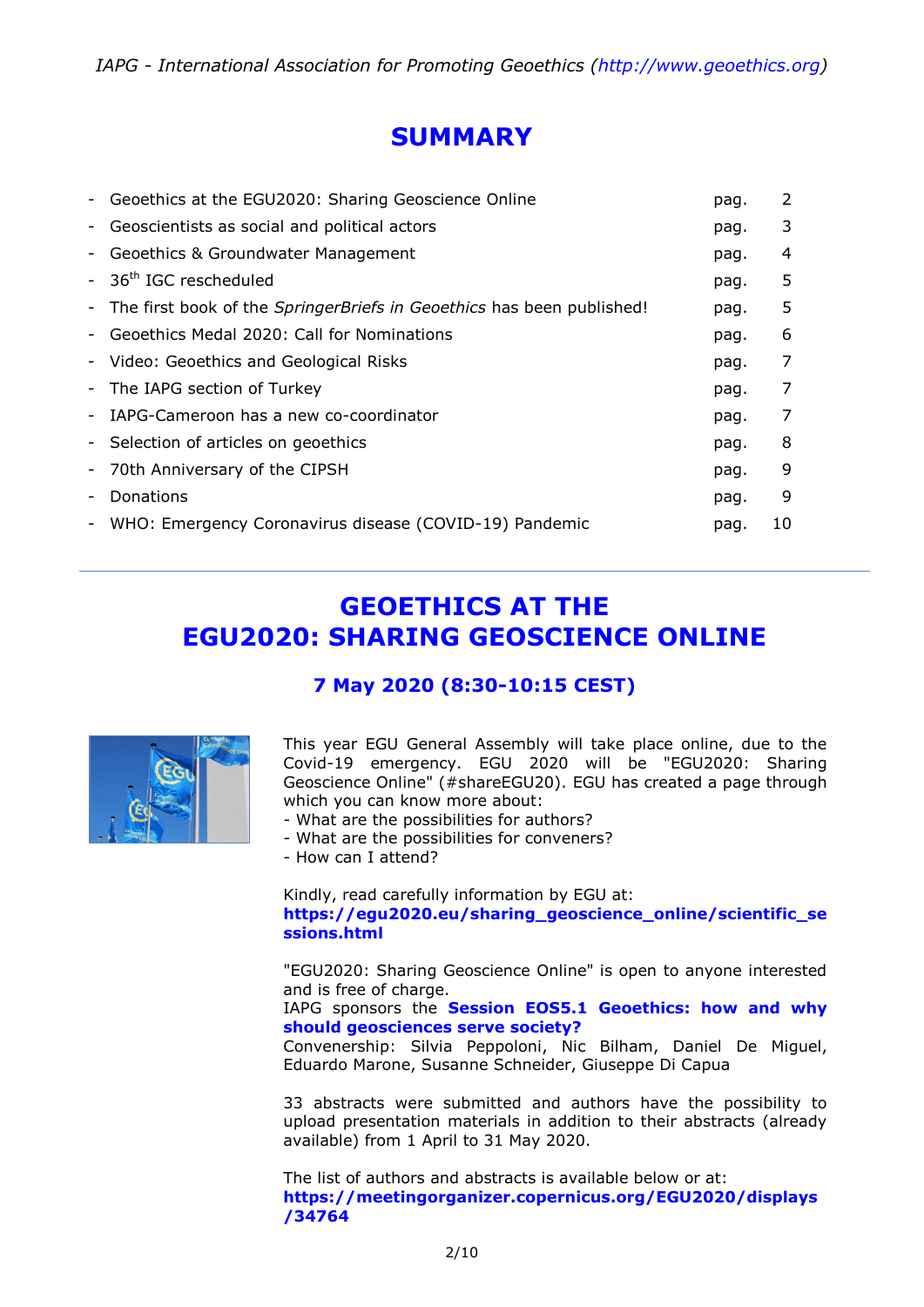Materials uploaded by authors will be displayed till 31 May 2020.

**You may join this session on Thursday, 7 May 2020, 08:30– 10:15 (CEST), for a text-based chat session**. Authors and attendees can actively discuss the presentation materials. Chats will not be recorded so that an open discussion is stimulated. There will be no live presentations or streaming for sessions.

You may invite your colleagues to take part to our online session. Read here for more information on how to attend: **[https://egu2020.eu/sharing\\_geoscience\\_online/scientific\\_se](https://egu2020.eu/sharing_geoscience_online/scientific_sessions.html) [ssions.html](https://egu2020.eu/sharing_geoscience_online/scientific_sessions.html)**

## **Geoscientists as social and political actors**

#### **Union Symposium 1 at the EGU 2020: Sharing Geoescience Online**

#### **Co-sponsored by AGI, AGU, AOGS, GSA, GSL, and JpGU**

#### **4 May 2020 (16:15-17:45 CEST)**



Silvia Peppoloni (IAPG Secretary General) has been invited by Alberto Montanari (EGU President) to give a talk at the [Union Simposium 1](https://meetingorganizer.copernicus.org/EGU2020/orals/34690) ["Best practices for scientific integrity and scientific freedom in an age](https://meetingorganizer.copernicus.org/EGU2020/orals/34690)  [of pandemics -](https://meetingorganizer.copernicus.org/EGU2020/orals/34690) and beyond", that will be held at the EGU 2020: Sharing Geoscience Online on **4 May, from 16:15 to 17:45 (CEST)**.

Convenership: Alberto Montanari, Robin Bell, Hodaka Kawahata, J. Douglas Walker. The other confirmed speakers are: Jonathan Bamber, Chris McEntee, Claudia Jesus-Rydin.

The title of Silvia's talk is "**[Geoscientists as social and political](https://meetingorganizer.copernicus.org/EGU2020/orals/34690)  [actors](https://meetingorganizer.copernicus.org/EGU2020/orals/34690)**".

#### Here her abstract:

Geoscientists are at the fare front of informing on and supporting society to face global anthropogenic changes, at all levels. This requires making excellent science, in the full awareness of one's role towards society. Research integrity and professionalism are the bedrock on which the individual geoscientist can develop a deep sense of responsibility and build a functional science-society relationship, being conscious of the ethical obligations that this implies. It is precisely within the dyad individual-society that the utmost ethical and social value of the activity of geoscientists is achieved, as in this context they assume at the same time the dual role of moral subjects and social actors, and consequently can realize the meaning of being active and responsible subjects in the service of the human beings. In order to achieve this goal, each geoscientist should individually strengthen the perception of being: (a) a moral subject, therefore an agent consciously responsible for the own conduct and the ethical and social implications of own actions; (b) a social and political subject, who actively contributes to the construction of the idea of society, to the vision of its future, to its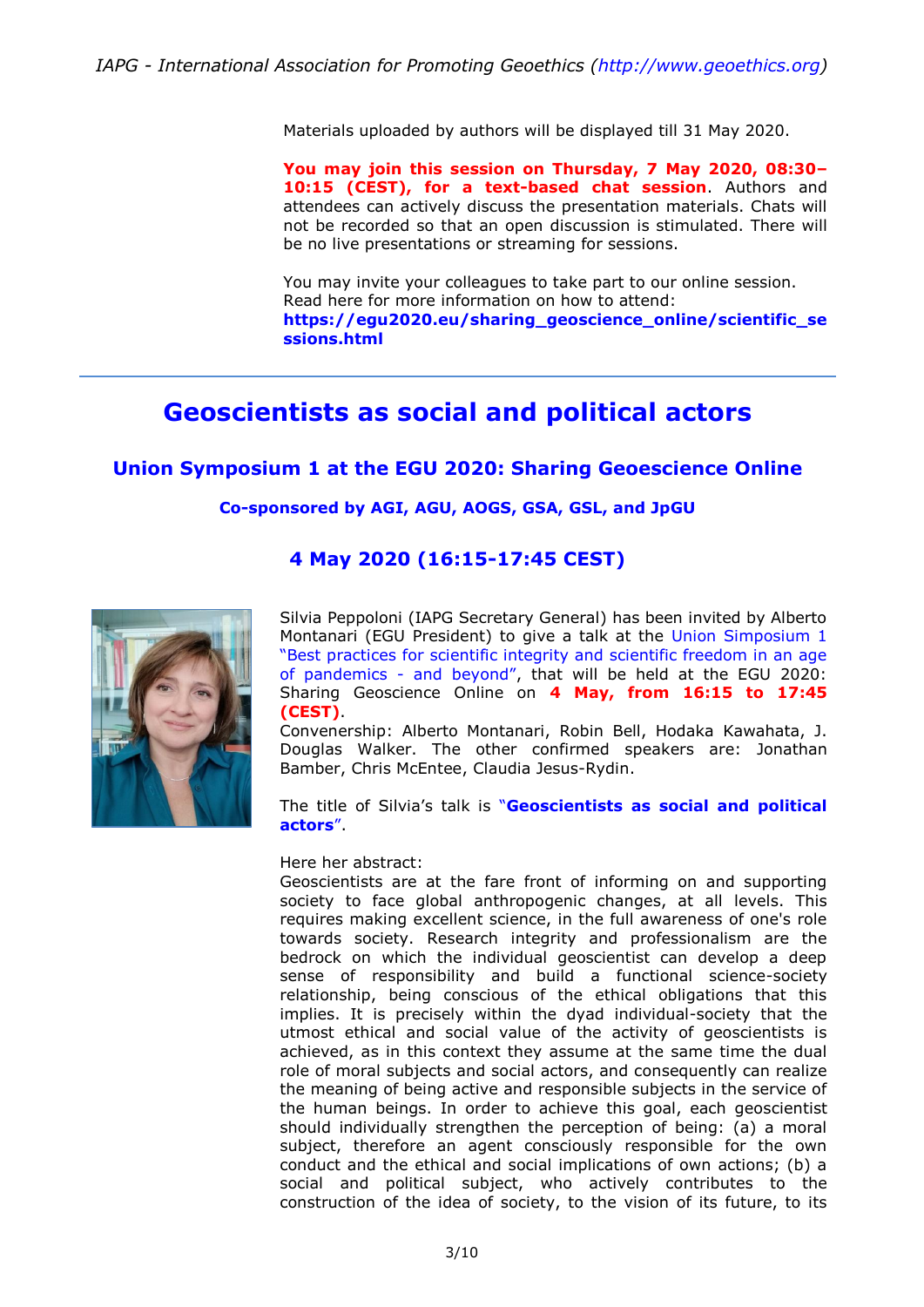cultural and economic development, including the creation of a knowledge society based on the democratic value of shared responsibility. Within the ethical framework of reference in which geoscientists are called to act, there is an indispensable prerequisite, that makes possible the responsible action and allows behaving ethically: individual freedom. A cohesive, motivated, and responsible international geoscience community can assure a safe operating space to geoscientists and encourage them to follow best practices and ethical behaviours while conducting their activities, to qualify their work and recognize the value of a responsible action to counter abuses, intimidations and political pressures. This cannot simply be entrusted to codes of ethics and/or conduct, but demands an intense ethical training for the geoscientists, that shows them the numerous circumstances and difficulties that each one might be called upon to face during the scientific and professional career.

More info are available at: **<https://meetingorganizer.copernicus.org/EGU2020/orals/34690>**

## **GEOETHICS & GROUNDWATER MANAGEMENT**

### **Online Congress**

### **18-22 May 2020**



Facing the COVID-19 pandemic, the Portuguese public health authority and the Government emitted directives and legislation that drastically restrict mobility, meetings, closure of education installations and non-essential activities, ordered home confinement and working online when possible. This made it impossible to proceed with the IAH+IAPG GEOETH&GWM'20 as a presential Congress. The Organizing Committee anticipated the inevitability of the situation days before. Taking in consideration all options and under the motto "THE SCIENCE MUST GO ON", it was decided, as announced immediately in the congress website, to:

- A) Keep the Congress.
- B) Convert it into a 100% online Congress.
- C) Reduce fees drastically.
- D) Keep the date of 18-22 May 2020.
- E) Keep and reinforce the editorial project to publish the Book of Proceedings by Springer.
- F) Keep the Congress website with updated general information: **<https://geoeth-gwm2019.wixsite.com/porto>**
- G) Setup a web platform to manage and run the new online Congress sessions with all accepted presentations and full dignity: **[https://geoeth-gwm2020.exordo.com](https://geoeth-gwm2020.exordo.com/)**

More info:

**[http://iapgeoethics.blogspot.com/2020/04/news-geoethics](http://iapgeoethics.blogspot.com/2020/04/news-geoethics-groundwater-management.html)[groundwater-management.html](http://iapgeoethics.blogspot.com/2020/04/news-geoethics-groundwater-management.html)**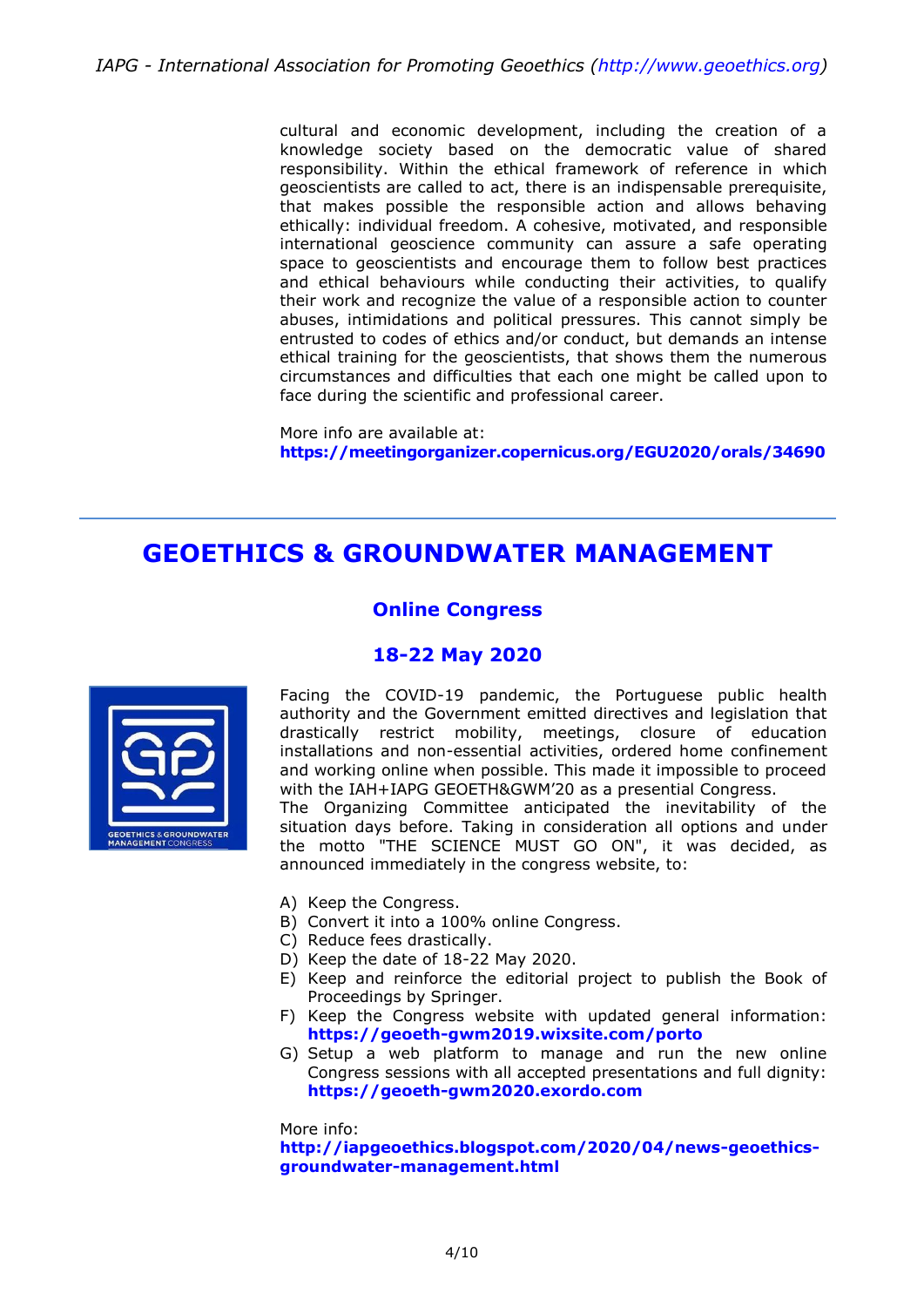# **36TH IGC RESCHEDULED**



Due to the Covid-19 emergency, IGC organizers decided to postpone the 36<sup>th</sup> International Geological Congress, initially planned to be held last March.

New dates are: **9-14 November 2020**.

We remind you that IAPG had planned several activities at the  $36<sup>th</sup>$ IGC (Symposium 1.7 on geoethics, Short Course WSC19 on geoethics, 2<sup>nd</sup> IAPG General Assembly). Those event will have to be confirmed for new dates.

We will keep informed on progress.

Read more: **<http://www.geoethics.org/36thigc>**

# **THE FIRST BOOK OF THE SPRINGERBRIEFS IN GEOETHICS HAS BEEN PUBLISHED!**





We are happy to inform that the first book of the new *SpringerBriefs in Geoethics* sponsored by the IAPG has been published:

Jan Boon (2020). **Relationships and the Course of Social Events During Mineral Exploration - An Applied Sociology Approach**. SpringerBriefs in Geoethics, Springer International Publishing, pp. XIX + 125. ISBN 978-3030379254, doi: 10.1007/978-3-030-37926- 1.

This book provides the results of nine case studies of the course of social events in mineral exploration projects (mostly in Latin America). The author concluded that, while each case is sui generis, the underlying sociological processes are the same. This made it possible to develop a generalized model for the course of social events during mineral exploration. It consists of seven stages: (i) arrival of the project; (ii) initial meanings, interpretations and decisions; (iii) real dialogue; (iv) building relationships; (v) change processes; (vi) new relationships and social structures and (vii) the course of social events and perceived benefits and harms. Stages (iii)  $=$   $\Rightarrow$  (iv)  $=$   $\Rightarrow$  (iii) form a continuous iterative cycle. Dialogue and relationships are at the heart of the model. The text describes five of the nine case studies in some detail and illustrates how sociology explains the sociological processes in these projects. These examples, together with the final chapter that discusses the implications, provide many practical pointers for all actors involved: industry, communities, NGOs, home governments and host governments.

Read more about the book in Springer Link: **<https://link.springer.com/book/10.1007/978-3-030-37926-1>**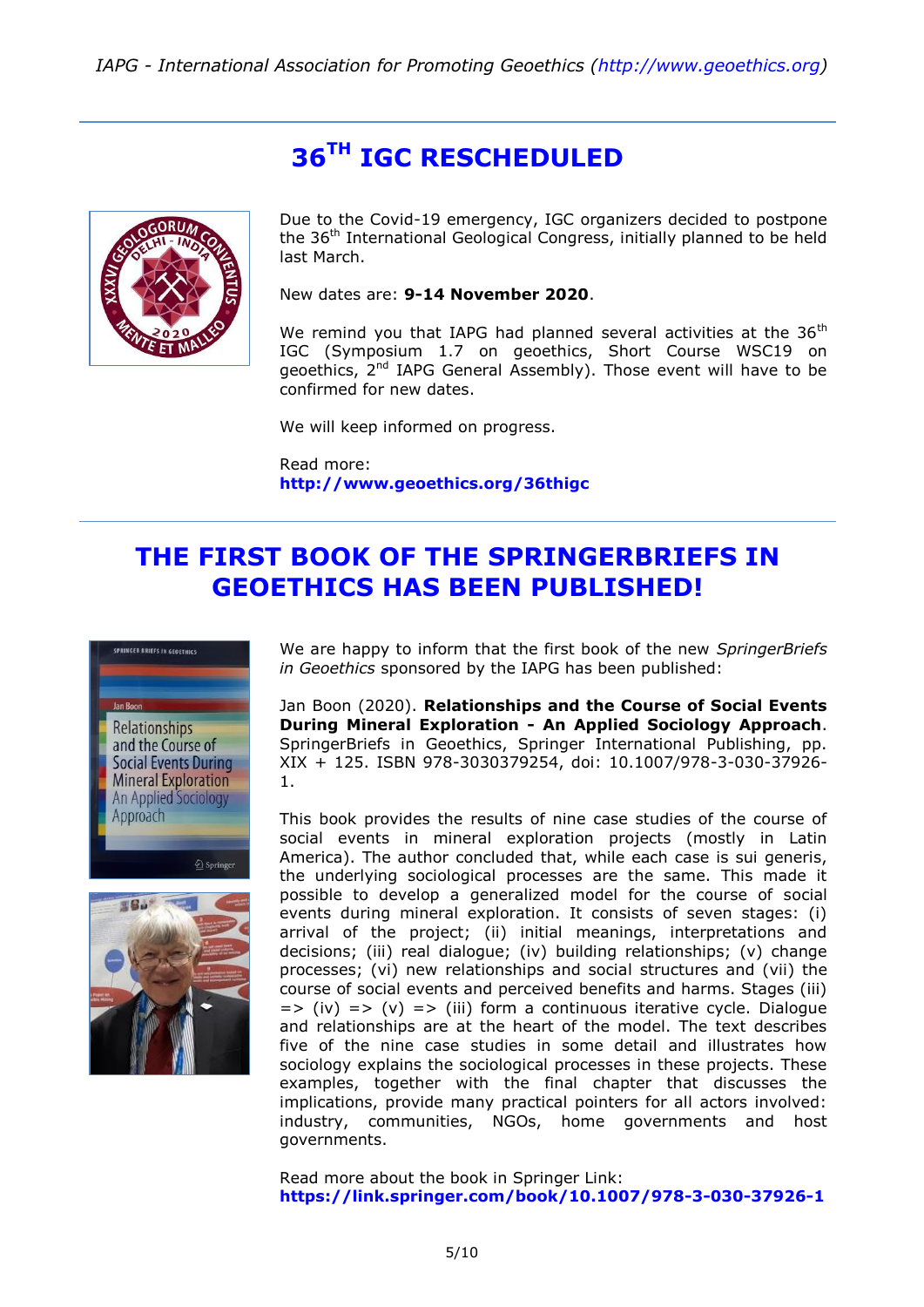Read the IAPG Foreword by Nic Bilham and Giuseppe Di Capua and the Preface by Jan Boon: **[https://link.springer.com/content/pdf/bfm%3A978-3-030-](https://link.springer.com/content/pdf/bfm%3A978-3-030-37926-1%2F1.pdf) [37926-1%2F1.pdf](https://link.springer.com/content/pdf/bfm%3A978-3-030-37926-1%2F1.pdf)**

Read more about the *SpringerBriefs in Geoethics*: **<http://www.geoethics.org/springerbriefs-geoethics>**

## **GEOETHICS MEDAL 2020: CALL FOR NOMINATIONS**





#### **Purpose**

The Geoethics Medal rewards scientists who have distinguished themselves in applying/favouring/assuring ethical approaches in the geoscience research and practice.

#### **Nominations**

For the IAPG Geoethics Medal 2020 **nominations should be submitted by 30 June 2020**, by providing the following material about the candidate:

- A CV (about 1 page) and a list of up to 10 selected publications that show the focus on ethical/social/cultural implications in the geoscience work.
- A concise statement of achievements for merits in the geoethical field (no more than 250 words).
- A brief encomium of the candidate and his/her work (no more than 600 words).

Proposals have to be submitted through an email to: **[iapgeoethics@aol.com](mailto:iapgeoethics@aol.com?subject=Nomination%20for%20the%20IAPG%20Geoethics%20Medal%202020)**, with the subject "**Nomination for the IAPG Geoethics Medal 2020**".

Nominations will be evaluated by an international committee.

IAPG officers (Members of the Executive Council, Coordinators of National Sections, Corresponding Citizen Scientists, Members of Task Groups, Members of the Board of the Young Scientists Club) cannot be nominated for the Geoethics Medal.

#### Recipients:

2019: Linda Gundersen (USA) (picture on the left) 2018: Chris King (United Kingdom).

More info about the "Geoethics Medal": **<http://www.geoethics.org/geoethics-medal>**

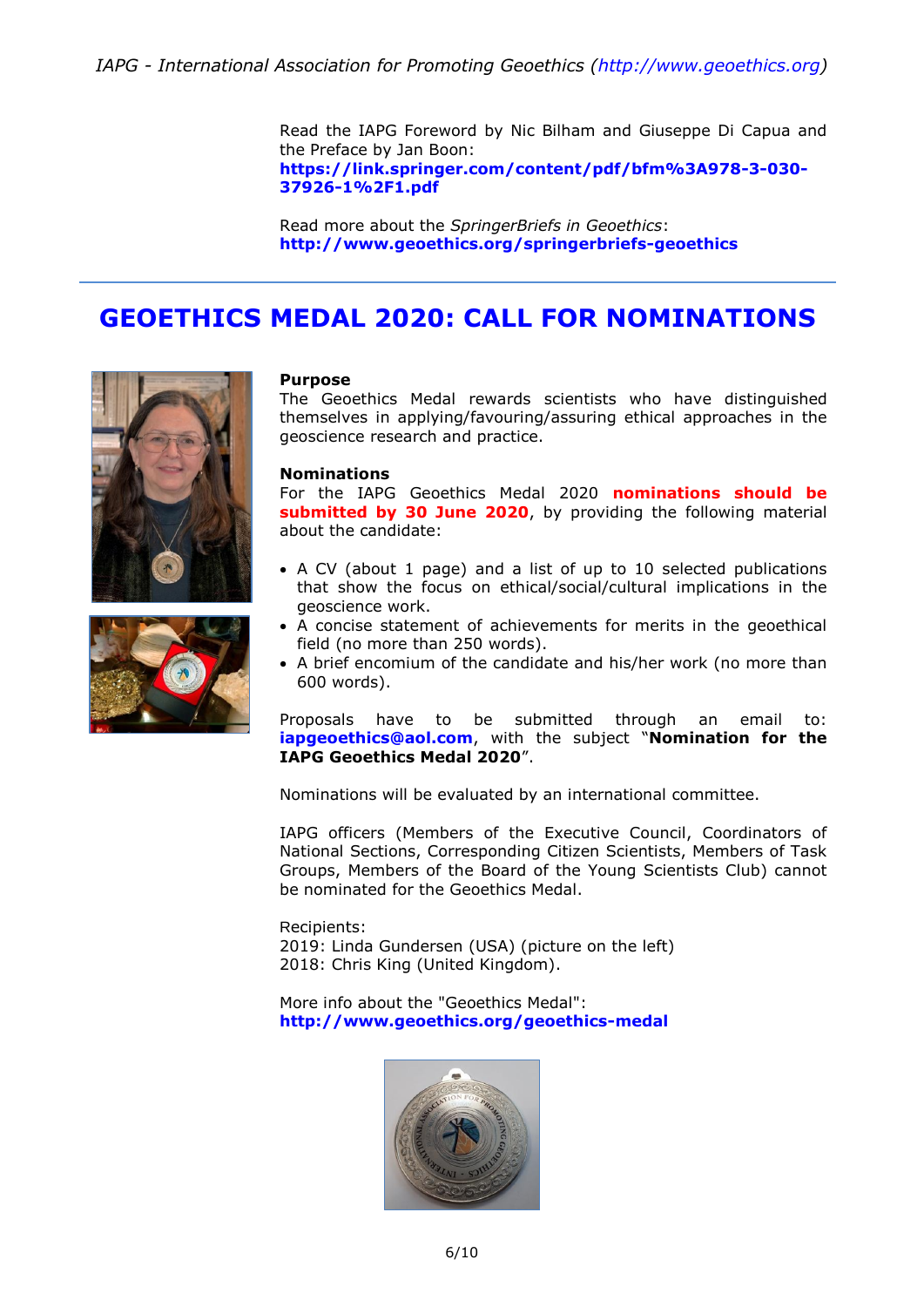## **VIDEO: GEOETHICS AND GEOLOGICAL RISKS**



Silvia Peppoloni, research geologist at the Istituto Nazionale di Geofisica e Vulcanologia, Secretary General of the IAPG talks about geoethical aspects in geological risks.

The video is part of the Intellectual Outputs (IO1) of the European Erasmus+ project GOAL "Geoethics Outcomes and Awareness Learning" [\(https://goal-erasmus.eu/\)](https://goal-erasmus.eu/).

IAPG is official partner of the project GOAL.

Watch the video here: **<https://youtu.be/rZSjzOxiGUk>**

Other videos in the IAPG YouTube Channel: **https://www.youtube.com/user/iapgeoethics/videos**

## **The IAPG section of Turkey**





Welcome to the IAPG section of Turkey!

IAPG-Turkey was officially established on 27 November 2019, under the responsibility of **Yüksel Örgün Tutay** (Istanbul Technical University: left photo) and **Dündar Çağlan** (Turkish Chamber of Geological Engineers: right photo).

Read more: **[http://iapgeoethics.blogspot.com/2019/11/the-iapg](http://iapgeoethics.blogspot.com/2019/11/the-iapg-section-of-turkey-welcome-to.html)[section-of-turkey-welcome-to.html](http://iapgeoethics.blogspot.com/2019/11/the-iapg-section-of-turkey-welcome-to.html)**

Other IAPG National sections: **<http://www.geoethics.org/sections>**

### **IAPG-Cameroon has a new co-coordinator**



Njilah Isaac Konfor has been appointed new co-coordinator of IAPG-Cameroon. He will lead the section together with the current coordinator, Ndzishepngong Kelvin Ngwang.

Njilah Isaac is a Cameroonian Associate Professor of Geology with expertise in Geochemistry, Environmental Science and Disaster Risk Management. He obtained his MSc and PhD from the University of Leeds (UK), and completed the Advanced Course in Geographical Information System (GIS), GPS and Remote Sensing, and the Advanced Professional training in the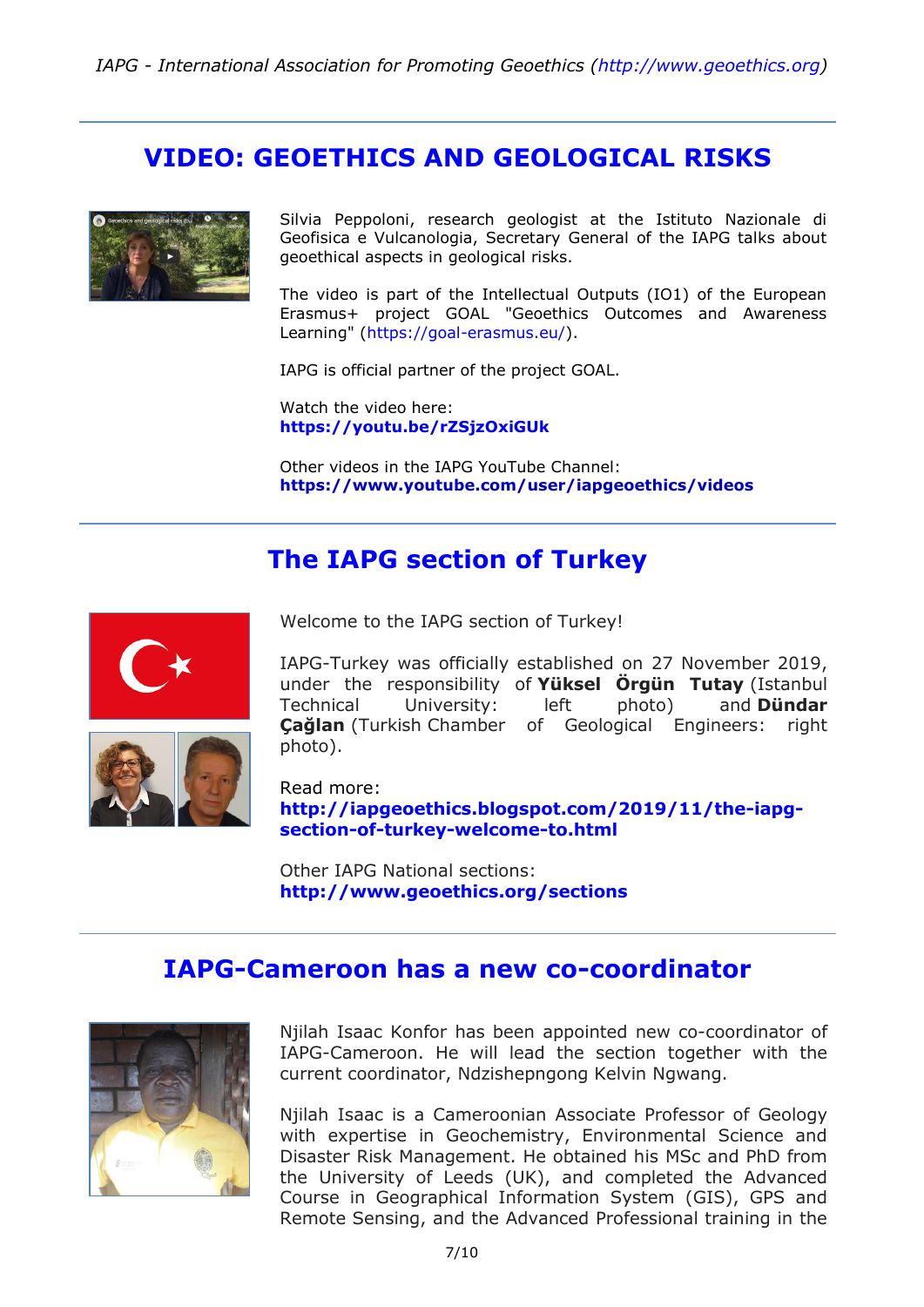field of Integrated Groundwater Management.He is the Editor of the African Journal of Science and Technology (UNESCO Journal) and the Journal of the Geosciences Society of Cameroon.

Since 1992 till date, he serves as a lecturer in Geology, Geoenvironmental Sciences and Geochemistry at the Department of Earth Sciences, University of Yaoundé 1, Cameroon.

Read more: **[http://iapgeoethics.blogspot.com/2019/11/iapg](http://iapgeoethics.blogspot.com/2019/11/iapg-cameroon-has-new-co-coordinator.html)[cameroon-has-new-co-coordinator.html](http://iapgeoethics.blogspot.com/2019/11/iapg-cameroon-has-new-co-coordinator.html)**

# **SELECTION OF ARTICLES ON GEOETHICS**



Mogk, D.W., Bruckner, M.Z. (2020). **Geoethics training in the Earth and environmental sciences**. Nat Rev Earth Environ 1, 81– 83. https://doi.org/10.1038/s43017-020-0024-3.

Download here: **<https://www.nature.com/articles/s43017-020-0024-3>**



Di Capua G. and Peppoloni S. (2019). **Defining geoethics**. Website of the IAPG - International Association for Promoting Geoethics, http://www.geoethics.org/definition.

\_\_\_\_\_\_\_\_\_\_\_\_\_\_\_\_\_\_\_\_\_\_\_\_\_\_\_\_\_\_\_\_\_\_\_\_\_\_\_\_\_\_\_\_\_\_\_\_\_\_\_\_\_\_\_

Read here: **<http://www.geoethics.org/definition>**



Bohle M. (2020). **Political Geosciences for Citizens of the Anthropocene**. Blog of the IAPG - International Association for Promoting Geoethics, http://iapgeoethics.blogspot.com/2020/01/political-geosciences-forcitizens-of.html.

\_\_\_\_\_\_\_\_\_\_\_\_\_\_\_\_\_\_\_\_\_\_\_\_\_\_\_\_\_\_\_\_\_\_\_\_\_\_\_\_\_\_\_\_\_\_\_\_\_\_\_\_\_\_\_

Read here: **[http://iapgeoethics.blogspot.com/2020/01/political](http://iapgeoethics.blogspot.com/2020/01/political-geosciences-for-citizens-of.html)[geosciences-for-citizens-of.html](http://iapgeoethics.blogspot.com/2020/01/political-geosciences-for-citizens-of.html)**



Bellaubí F. and Mallarach J.M. (2020). **A geoethical approach to the territory: the case of the lower Tordera river and Delta, Catalonia, Spain**. Blog of the IAPG - International Association for Promoting Geoethics, http://iapgeoethics.blogspot.com/2020/04/ageoethical-approach-to-territory-case.html.

\_\_\_\_\_\_\_\_\_\_\_\_\_\_\_\_\_\_\_\_\_\_\_\_\_\_\_\_\_\_\_\_\_\_\_\_\_\_\_\_\_\_\_\_\_\_\_\_\_\_\_\_\_\_\_

Read here: **[http://iapgeoethics.blogspot.com/2020/04/a-geoethical](http://iapgeoethics.blogspot.com/2020/04/a-geoethical-approach-to-territory-case.html)[approach-to-territory-case.html](http://iapgeoethics.blogspot.com/2020/04/a-geoethical-approach-to-territory-case.html)**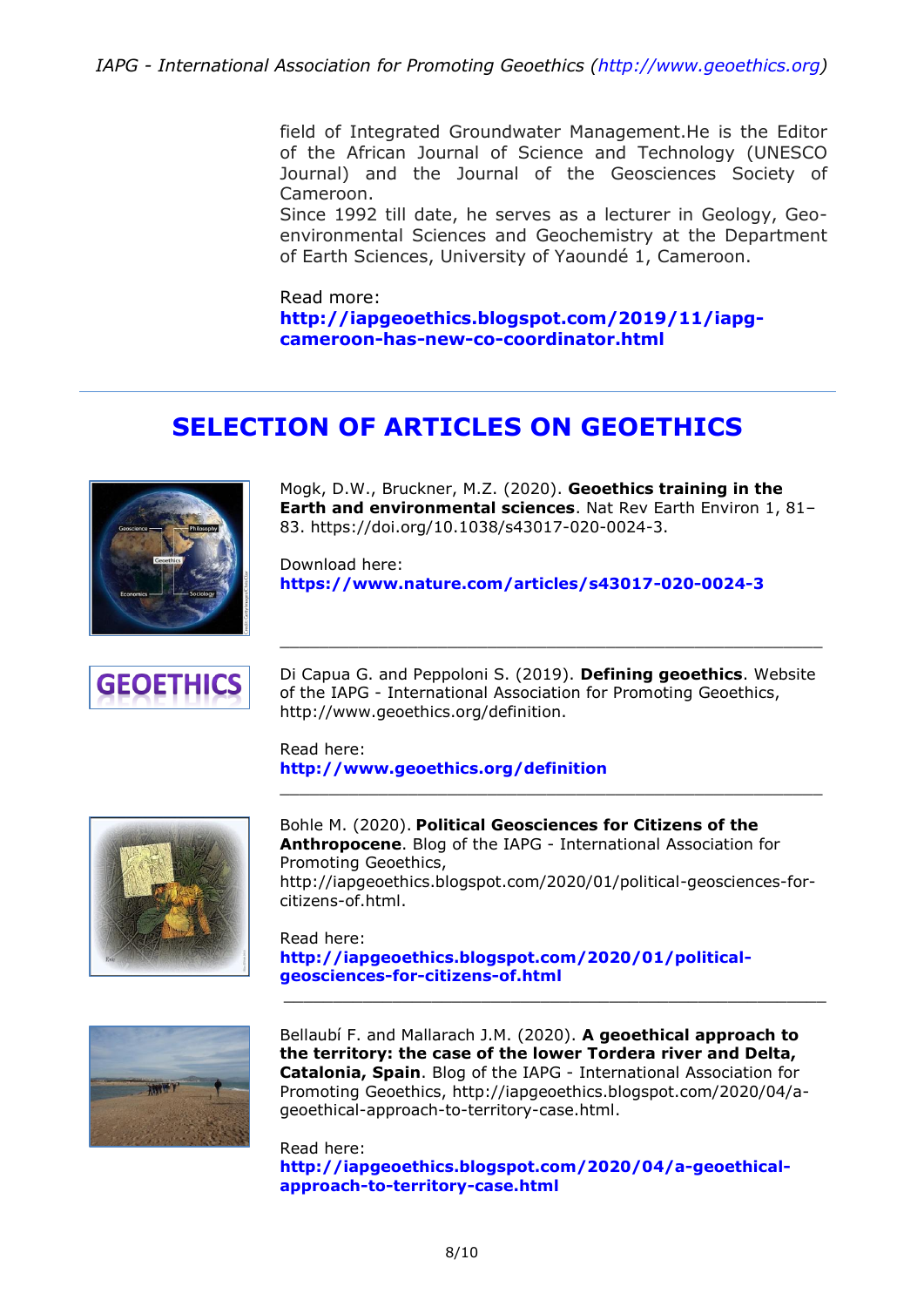## **70th Anniversary of the CIPSH**



2019 was the year of the 70th Anniversary of foundation of the CIPSH - International Council for Philosophy and Human Sciences/Conseil International de la Philosophie et des Sciences Humaines [\(http://www.cipsh.net/htm/\)](http://www.cipsh.net/htm/).

For this anniversary, the CIPSH released a detailed brochure about projects, chairs, and members (**[download the brochure here](https://f420cbad-ec08-4c39-902f-b0e5afecb44a.filesusr.com/ugd/5195a5_bbbfbec62b7d4cd5b9f163e43d561160.pdf?index=true)**).

The CIPSH is a non-governmental organisation within UNESCO, which federates hundreds of different learned societies in the field of philosophy, human sciences and related subjects.

The IAPG - International Association for Promoting Geoethics is member organization of the CIPSH from August 2017.

Silvia Peppoloni (IAPG Secretary General) is member of the CIPSH Executive Committee.

List of IAPG affiliations and agreements: **<http://www.geoethics.org/affiliations-agreements>**

## **DONATIONS**



#### **[SUPPORT THE IAPG, MAKE YOUR DONATION!](http://www.geoethics.org/donations)**

IAPG lives through donations and personal funds of its members. Please, **use the following bank coordinates** for your donations:

Bank: UniCredit Account name: IAPG ONLUS IBAN: IT07Q0200805070000102550237 BIC/SWIFT: UNCRITM1C25

**or make a donation by credit card through PayPal**. Click the button "Donate"

Donations: **<http://www.geoethics.org/donations>**